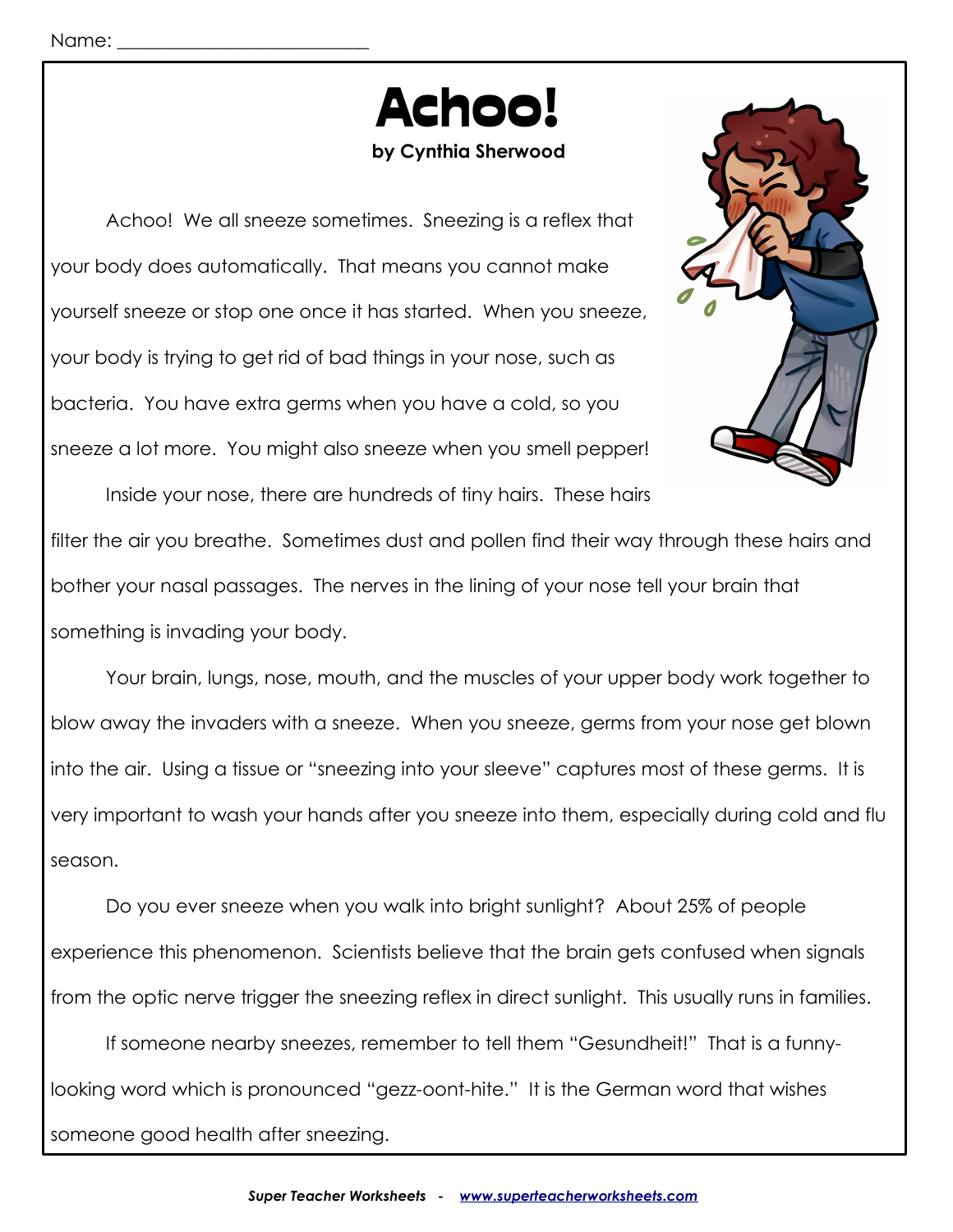| Name: |  |  |
|-------|--|--|
|       |  |  |

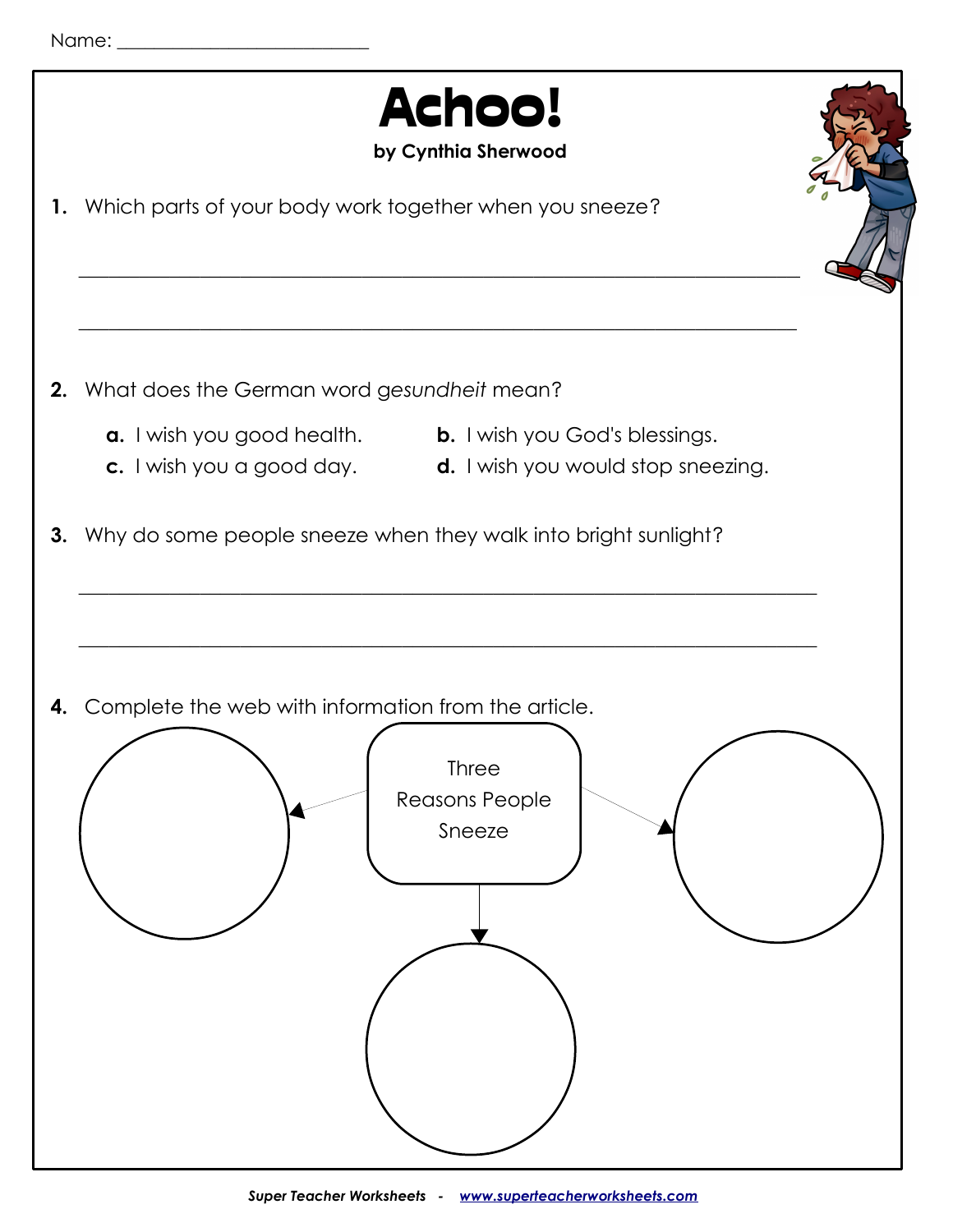| <b>Achoo!</b><br>by Cynthia Sherwood                                             |                                                                                 |  |  |  |
|----------------------------------------------------------------------------------|---------------------------------------------------------------------------------|--|--|--|
| Match each vocabulary word from the reading passage with the correct definition. |                                                                                 |  |  |  |
| 1. filter                                                                        | a. done unconsciously or spontaneously                                          |  |  |  |
| 2. invaders                                                                      | <b>b.</b> relating to the nose                                                  |  |  |  |
| 3. phenomenon                                                                    | c. a nerve that sense messages between the eye<br>and the brain                 |  |  |  |
| 4. automatically                                                                 | d. prevent unwanted material or debris from<br>passing through                  |  |  |  |
| 5. pollen                                                                        | <b>e.</b> cause something to happen                                             |  |  |  |
| 6. optic nerve                                                                   | f. an action that occurs as a response to a<br>stimulus or outside influence    |  |  |  |
| 7. trigger                                                                       | g. unwanted or harmful things that come into a<br>place where they don't belong |  |  |  |
| 8. nasal                                                                         | <b>h.</b> unsure of how to respond                                              |  |  |  |
| 9. reflex                                                                        | i. a powdery substance from a flower that can<br>cause some people to sneeze    |  |  |  |
| 10. confused                                                                     | <i>i.</i> an event or occurrence                                                |  |  |  |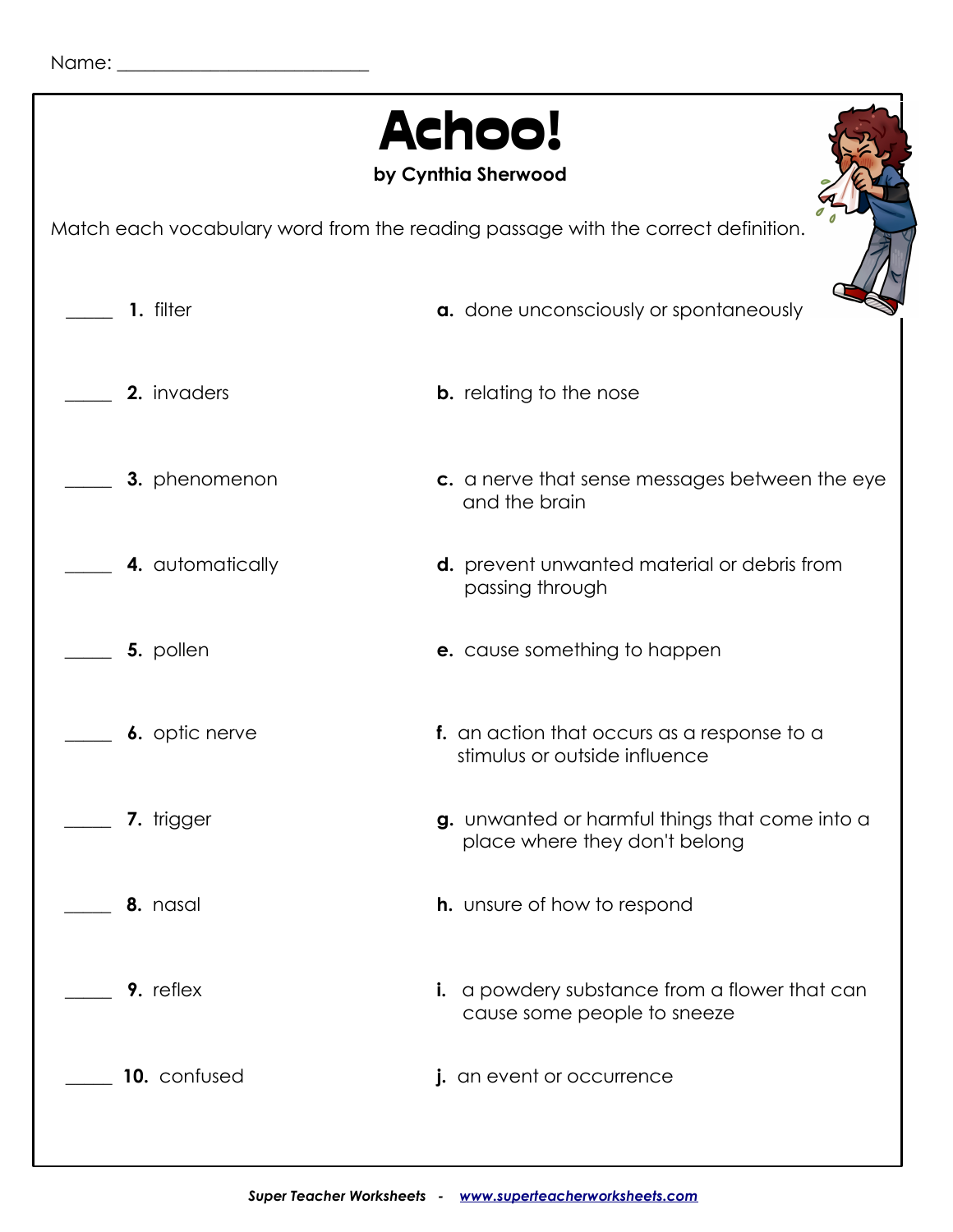

## **by Cynthia Sherwood**

In the article, "Achoo!" by Cindy Sherwood, you learned that a sneeze is an automatic reflex in the body that you cannot stop once it has started. You also learned that even though you cannot stop a sneeze, you can help stop the germs that may be exiting your nasal passages to stop from spreading to other people.

On the lines below, discuss some ways that you can prevent the spread of germs when you sneeze. Use the information from the article as well as your own knowledge to answer the question.

 $\_$  , and the set of the set of the set of the set of the set of the set of the set of the set of the set of the set of the set of the set of the set of the set of the set of the set of the set of the set of the set of th

 $\_$  , and the set of the set of the set of the set of the set of the set of the set of the set of the set of the set of the set of the set of the set of the set of the set of the set of the set of the set of the set of th

 $\_$  , and the set of the set of the set of the set of the set of the set of the set of the set of the set of the set of the set of the set of the set of the set of the set of the set of the set of the set of the set of th

 $\_$  , and the set of the set of the set of the set of the set of the set of the set of the set of the set of the set of the set of the set of the set of the set of the set of the set of the set of the set of the set of th

 $\_$  , and the set of the set of the set of the set of the set of the set of the set of the set of the set of the set of the set of the set of the set of the set of the set of the set of the set of the set of the set of th

 $\_$  , and the set of the set of the set of the set of the set of the set of the set of the set of the set of the set of the set of the set of the set of the set of the set of the set of the set of the set of the set of th

 $\_$  , and the set of the set of the set of the set of the set of the set of the set of the set of the set of the set of the set of the set of the set of the set of the set of the set of the set of the set of the set of th

 $\_$  , and the set of the set of the set of the set of the set of the set of the set of the set of the set of the set of the set of the set of the set of the set of the set of the set of the set of the set of the set of th

 $\_$  , and the set of the set of the set of the set of the set of the set of the set of the set of the set of the set of the set of the set of the set of the set of the set of the set of the set of the set of the set of th

 $\_$  , and the set of the set of the set of the set of the set of the set of the set of the set of the set of the set of the set of the set of the set of the set of the set of the set of the set of the set of the set of th

 $\_$  , and the set of the set of the set of the set of the set of the set of the set of the set of the set of the set of the set of the set of the set of the set of the set of the set of the set of the set of the set of th

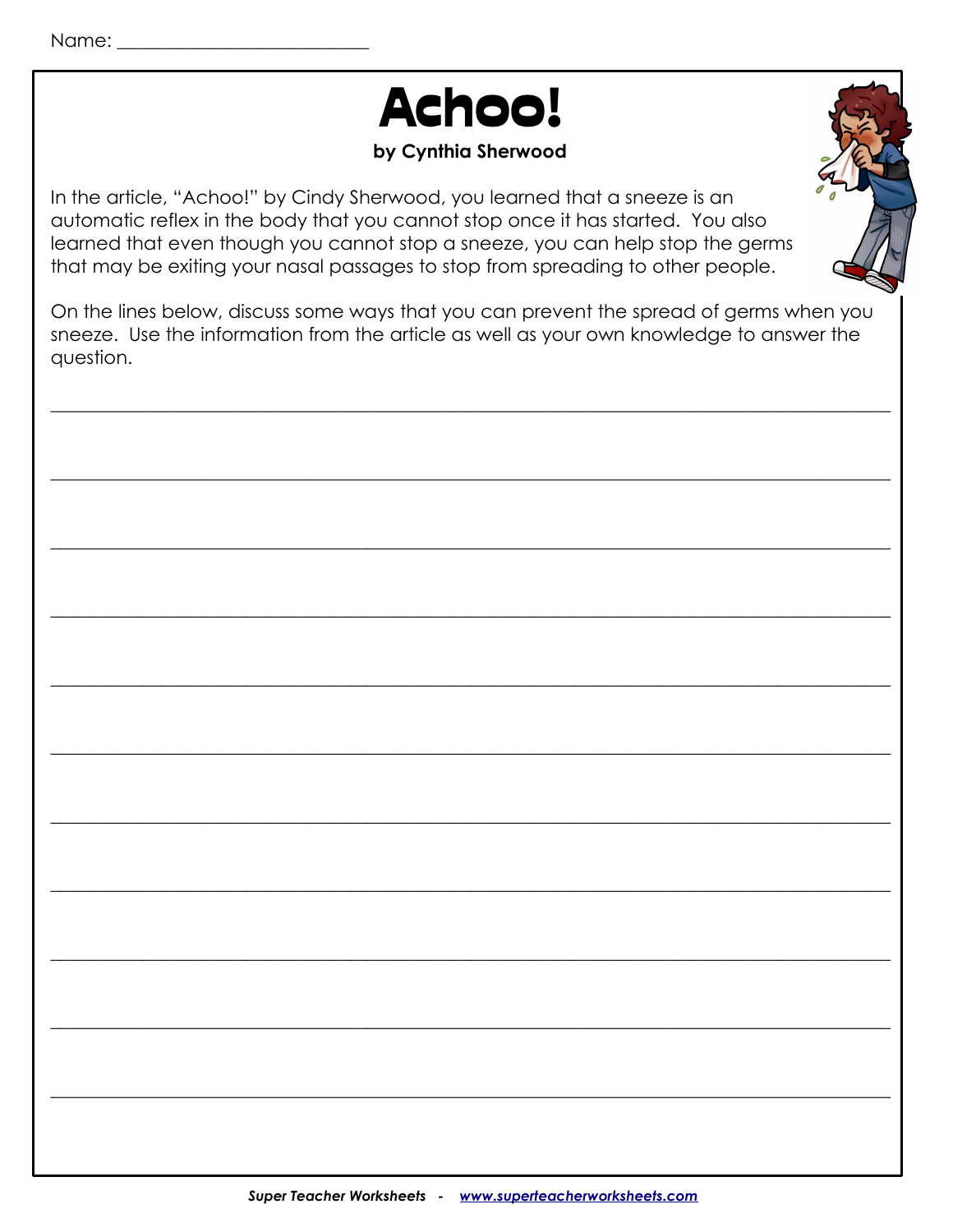